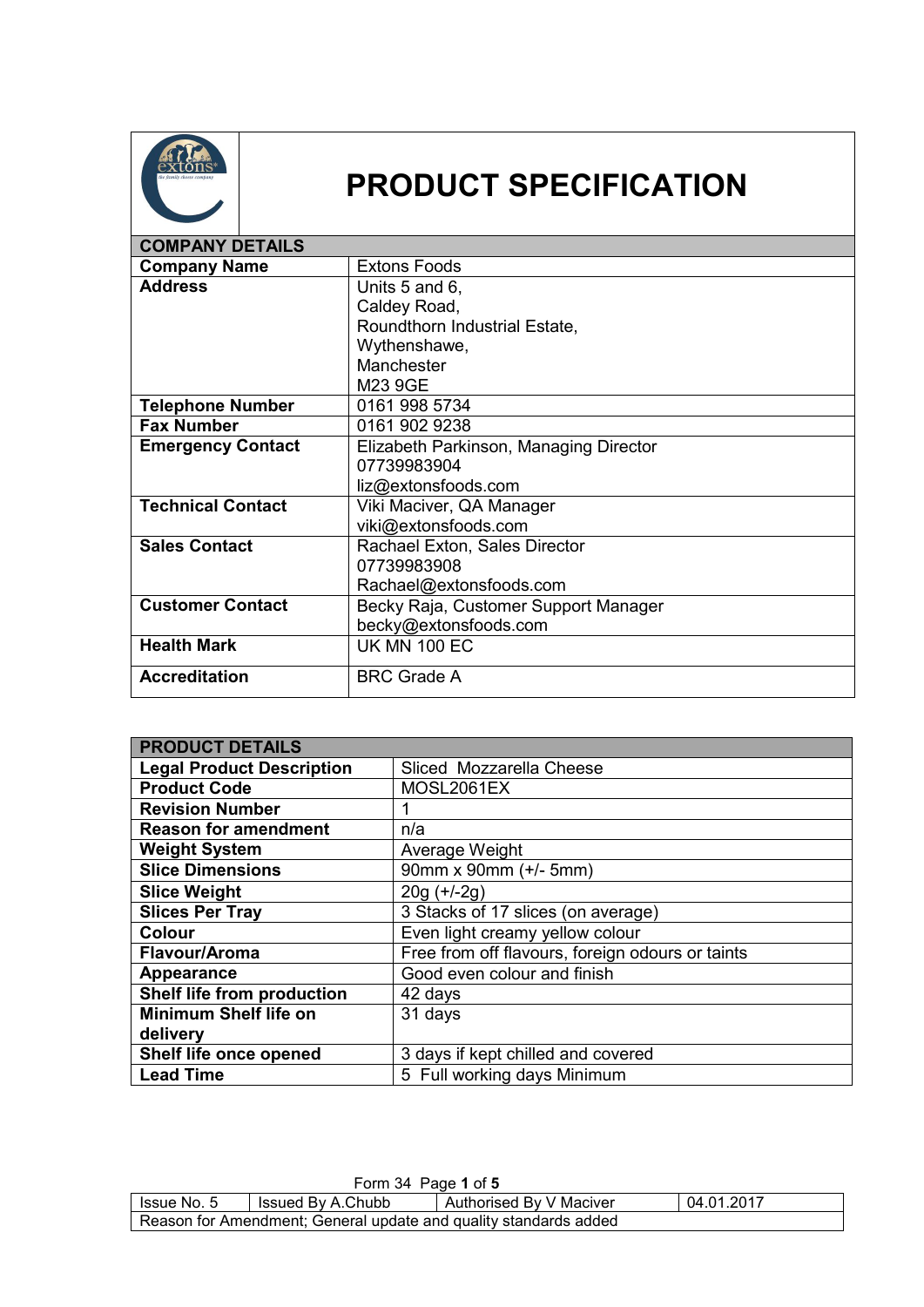| <b>INGREDIENTS (Raw Materials and Additives Including E Numbers)</b> |             |                       |                   |
|----------------------------------------------------------------------|-------------|-----------------------|-------------------|
| Ingredients                                                          | Composition | <b>Quality Checks</b> | Country of Origin |
| Pasteurised Cow's Milk                                               | >98%        | Daily                 | DE, NL, DK        |
| <b>Starter Culture</b>                                               | $< 0.1\%$   | Daily Visual          | DE, NL, DK, US    |
| Salt                                                                 | 1.2%        | Daily Visual          | DE, NL, DE, US    |
| <b>Microbial Rennet</b>                                              | $< 0.1\%$   | Daily visual          | NL/FR             |

| NUTRITIONAL INFORMATION PER 100G |                   |  |
|----------------------------------|-------------------|--|
| <b>PARAMETER</b>                 | Value per 100g    |  |
| Energy kJ                        | 1232              |  |
| <b>Energy Kcal</b>               | 293               |  |
| <b>Protein</b>                   | 25                |  |
| Carbohydrate                     | 0                 |  |
| Of which sugars                  | 0                 |  |
| Of which starch                  |                   |  |
| Fat                              | 21                |  |
| Of which saturates               | 14.5              |  |
| <b>Monounsaturated</b>           |                   |  |
| Polyunsaturated                  |                   |  |
| <b>Fibre</b>                     | 0                 |  |
| <b>Salt</b>                      | 1.2               |  |
| Sodium                           | 490 <sub>mg</sub> |  |

| <b>CHEMICAL STANDARDS</b> |                |                |
|---------------------------|----------------|----------------|
| <b>Parameter</b>          | <b>Minimum</b> | <b>Maximum</b> |
| <b>Moisture</b>           | 46             | 50             |
| <b>FDM</b>                | 37.5           | 42.5           |
| <b>Salt</b>               |                | 2.9            |
| pH                        | 5.15           | 5.65           |

| <b>MICROBIOLOGICAL STANDARDS</b> |                     |                 |
|----------------------------------|---------------------|-----------------|
| <b>Micro-organisms</b>           | Target/g            | Max/g           |
| Coliforms                        | <20                 | 1000            |
| E.coli                           | $20$                | 20              |
| Staph aureus                     | $20$                | 20              |
| Yeasts                           | < 500               | 100,000         |
| <b>Moulds</b>                    | < 500               | 1000            |
| Salmonella                       | Not Detected in 25g | Detected in 25g |
| Listeria                         | Not Detected in 25g | Detected in 25g |

## **QUALITY STANDARDS**

| Form 34 Page 2 of 5                                              |                   |                         |            |
|------------------------------------------------------------------|-------------------|-------------------------|------------|
| Issue No. 5                                                      | Issued By A.Chubb | Authorised By V Maciver | 04.01.2017 |
| Reason for Amendment: General update and quality standards added |                   |                         |            |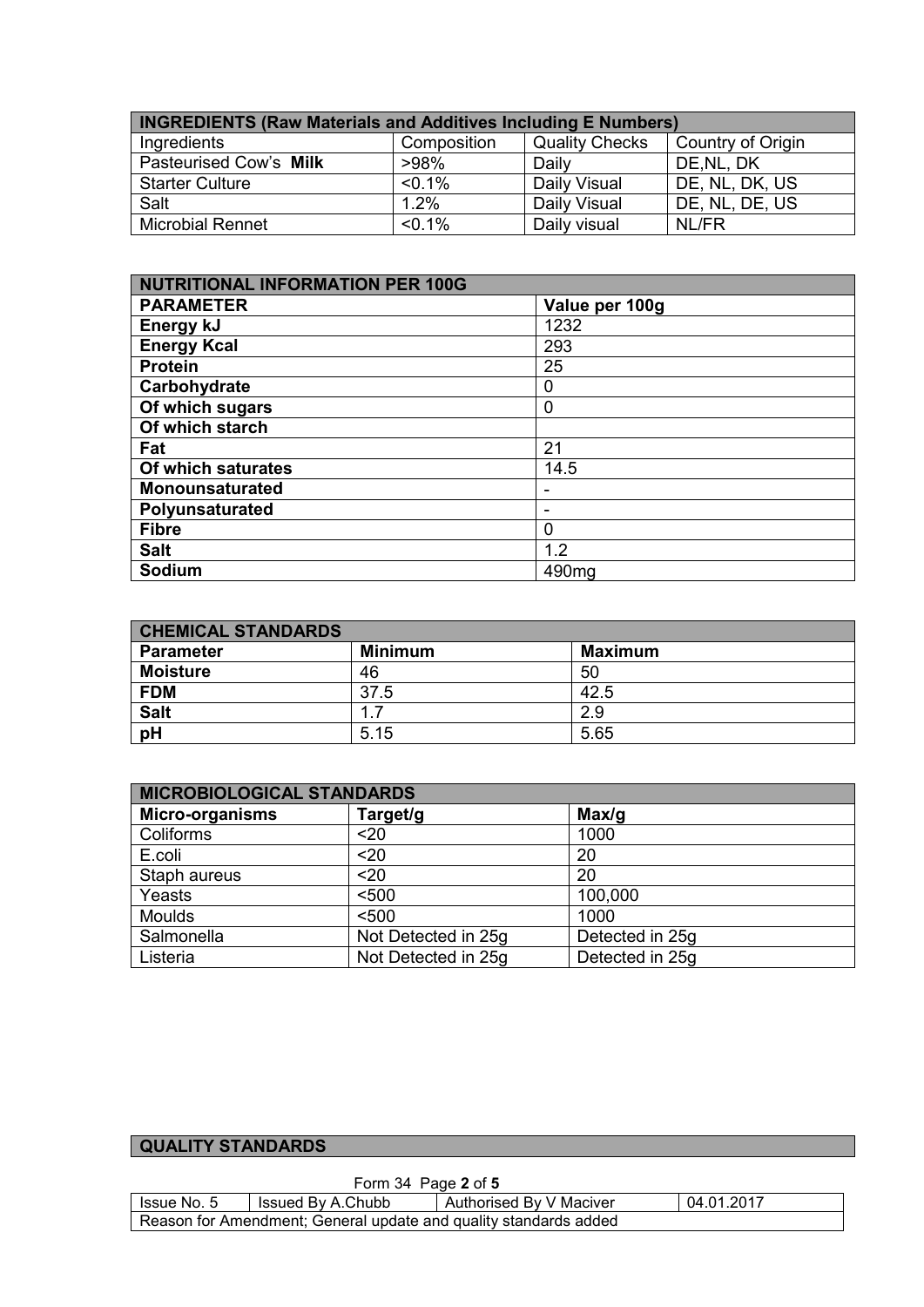| <b>ACCEPTABLE</b>                                                                                                    | <b>SATISFACTORY</b>                                 | <b>NOT ACCEPTABLE</b>                                                                                   |
|----------------------------------------------------------------------------------------------------------------------|-----------------------------------------------------|---------------------------------------------------------------------------------------------------------|
|                                                                                                                      |                                                     |                                                                                                         |
| Good and clean, Free from off -<br>flavours. Smooth slices and easily<br>pealable. Weight and sizes in<br>tolerance. | Smooth slices, few<br>cracks but easily<br>peelable | Off flavours. Excessive<br>cracking, slices sticking<br>together, weight and sizes<br>not in tolerance. |

| <b>FOOD TOLERANCE INFORMATION</b>                              |                          |  |
|----------------------------------------------------------------|--------------------------|--|
| This Product is:                                               |                          |  |
|                                                                |                          |  |
| Suitable for vegetarians                                       | Y                        |  |
| Suitable for vegans                                            | <b>N- Contains MILK</b>  |  |
| <b>Suitable for Coeliacs</b>                                   | Y                        |  |
| <b>Suitable for Diabetics</b>                                  | N                        |  |
| Suitable for Lactose Intolerant                                | <b>N</b> - Contains MILK |  |
| <b>Halal Certified</b>                                         | N                        |  |
| <b>Kosher Certified</b>                                        | ${\sf N}$                |  |
| Free from cereals containing gluten( wheat, rye, barley, oats, | $\overline{Y}$           |  |
| spelt, kumat or their hybridised strains) and products thereof |                          |  |
| Free from MRM                                                  | Y                        |  |
| Free from crustaceans and products thereof                     | Ý                        |  |
| Free from molluscs and products thereof                        | $\overline{\mathsf{Y}}$  |  |
| Free from fish and products thereof                            | Ý                        |  |
| Free from milk and products thereof                            | N- Cow's MILK            |  |
| Free from Egg/Egg Products/Albumen                             | Y                        |  |
| Free from soybeans and products thereof                        | Y                        |  |
| <b>Free from Natural Colours</b>                               | Y                        |  |
| <b>Free from Artificial Colours</b>                            | Ý                        |  |
| <b>Free from Preservatives</b>                                 | Y                        |  |
| Free from MSG                                                  | Y                        |  |
| Free from Celery/Celery Derivatives                            | Y                        |  |
| Free from Mustard                                              | Ý                        |  |
| <b>Free from Additives</b>                                     | Ý                        |  |
| <b>Free from Gluten</b>                                        | Ÿ                        |  |
| Free from sesame seeds and products thereof                    | Ý                        |  |
| Free from Peanuts/Peanut Derivatives                           | Y                        |  |
| Free from Other Nuts/Nut Derivatives                           | Ý                        |  |
| Free from Nut Derived Oils                                     | Y                        |  |
| Free from lupin and products thereof                           | Y                        |  |
| Free from genetically modified Ingredients                     | Y                        |  |
| Free from sulphur dioxide and sulphites at concentrations of   | $\overline{Y}$           |  |
| more than 10mg/kg or 10mg/l expressed as SO2                   |                          |  |

| Form 34 Page 3 of 5                                              |                   |                         |            |
|------------------------------------------------------------------|-------------------|-------------------------|------------|
| Issue No. 5                                                      | Issued By A.Chubb | Authorised By V Maciver | 04.01.2017 |
| Reason for Amendment; General update and quality standards added |                   |                         |            |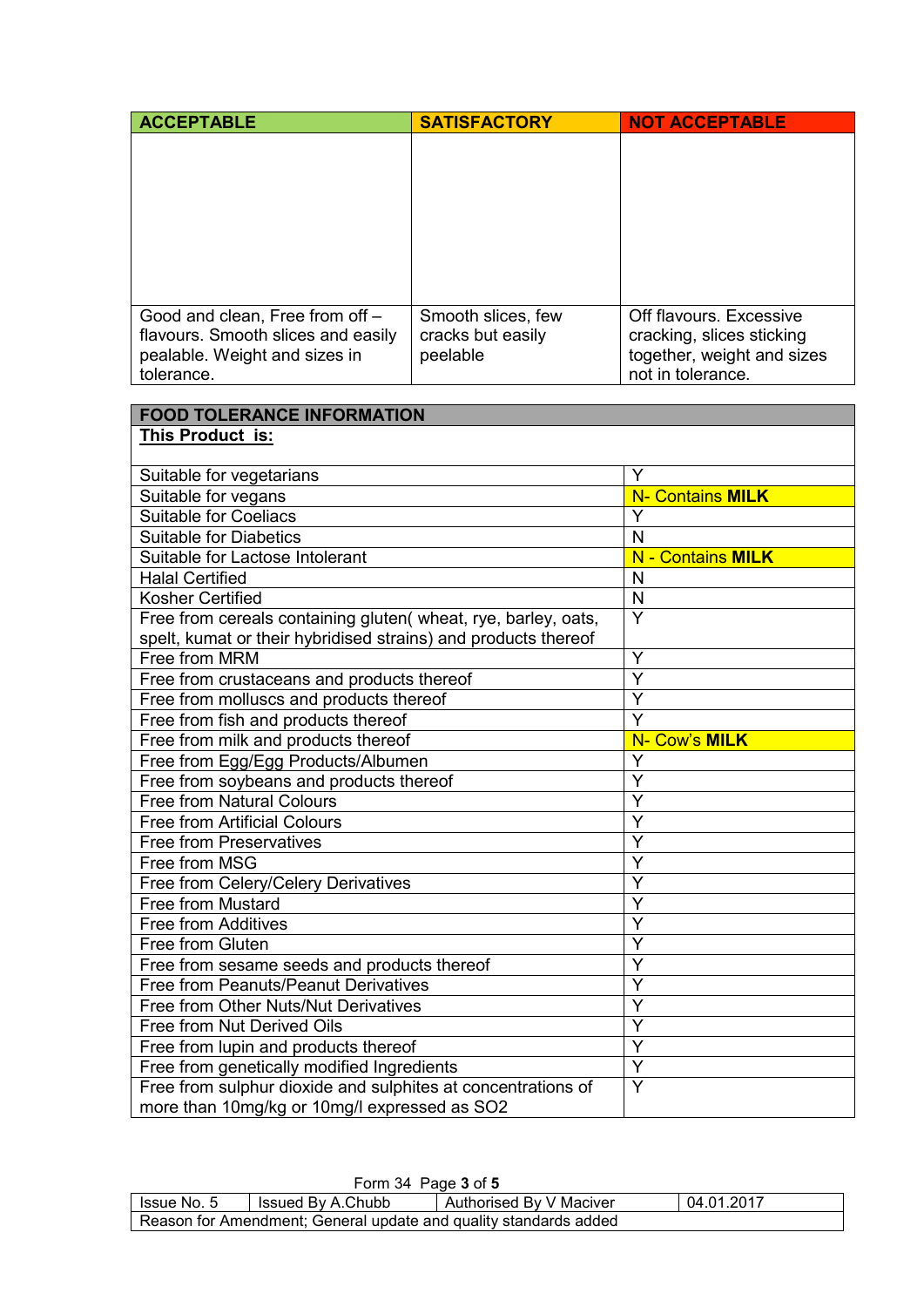## **METAL DETECTION**

Product metal detected at the start of production, every half hour and end of production.

| Ferrous         | 2.00mm |
|-----------------|--------|
| Non Ferrous     | 2.50mm |
| Stainless Steel | 3.50mm |

| <b>PACKAGING INFORMATION</b>                    |                                                                                                                                                                                                                                                                                                                                                                                                                                                                                                                                                                                                               |                                                                                                                                          |  |
|-------------------------------------------------|---------------------------------------------------------------------------------------------------------------------------------------------------------------------------------------------------------------------------------------------------------------------------------------------------------------------------------------------------------------------------------------------------------------------------------------------------------------------------------------------------------------------------------------------------------------------------------------------------------------|------------------------------------------------------------------------------------------------------------------------------------------|--|
| Is the product packed in a modified atmosphere? |                                                                                                                                                                                                                                                                                                                                                                                                                                                                                                                                                                                                               | Yes 80%Nitrogen 20%<br>CO <sub>2</sub>                                                                                                   |  |
| Inner per Outer                                 |                                                                                                                                                                                                                                                                                                                                                                                                                                                                                                                                                                                                               | 6x1kg                                                                                                                                    |  |
|                                                 |                                                                                                                                                                                                                                                                                                                                                                                                                                                                                                                                                                                                               |                                                                                                                                          |  |
|                                                 | <b>INNER</b>                                                                                                                                                                                                                                                                                                                                                                                                                                                                                                                                                                                                  | <b>OUTER</b>                                                                                                                             |  |
| <b>Material</b>                                 | PAO/PEM Blue Top film<br>62 micron, Base: Clear<br><b>PVC/PE</b>                                                                                                                                                                                                                                                                                                                                                                                                                                                                                                                                              | <b>Brown Cardboard</b><br>175/170T                                                                                                       |  |
| <b>Dimensions</b>                               | 45mm x 320mm 123mm                                                                                                                                                                                                                                                                                                                                                                                                                                                                                                                                                                                            | 322mm x 237mm x 154mm                                                                                                                    |  |
| <b>Thickness</b>                                | 450 Micron                                                                                                                                                                                                                                                                                                                                                                                                                                                                                                                                                                                                    | 5 <sub>mm</sub>                                                                                                                          |  |
| Weight                                          | 26g                                                                                                                                                                                                                                                                                                                                                                                                                                                                                                                                                                                                           | 235g                                                                                                                                     |  |
| <b>Method of Closure</b>                        | <b>Heat sealed</b>                                                                                                                                                                                                                                                                                                                                                                                                                                                                                                                                                                                            | Tape                                                                                                                                     |  |
| <b>Barcodes</b>                                 | 5060227270155                                                                                                                                                                                                                                                                                                                                                                                                                                                                                                                                                                                                 | 5060227270209                                                                                                                            |  |
|                                                 |                                                                                                                                                                                                                                                                                                                                                                                                                                                                                                                                                                                                               |                                                                                                                                          |  |
| <b>Labelling Information</b>                    | Product Description, Contents, Weight, Best Before<br>Date, Julian Code= Traceability, Health Mark,<br>Allergen and Nutritional Information                                                                                                                                                                                                                                                                                                                                                                                                                                                                   |                                                                                                                                          |  |
| <b>Picture of Labels</b>                        | <b>Mozzarella Cheese Slices</b><br><b>MOSL2061EX</b><br>Packed in a protective atmosphere<br>Suitable for vegetarians<br><b>ALLERGY ADVICE: Contains MILK</b><br>Ingredients:<br>Whole MILK, salt, starter<br>culture, non animal rennet.<br>NUTRITION per 100g<br>1232kj / 293kcal<br>Energy<br>21.0 g<br><b>Total Fat</b><br>14.5 <sub>q</sub><br>of which saturates<br>0.0 g<br>Carbohydrate<br>0.0 g<br>of which sugars<br>25.0 g<br>Protein<br>1.29<br>Salt<br>Keep chilled - store at 0C - + 5C, use within 3 days of opening.<br>Extons Foods, Units 566 Caldey Road, Wythenshawe, Manchester, M23 9GE | MN 100<br>20 Grm - 1 Kg $\Theta$<br>LO045 16:27:02<br>Best Before End: 28.03.17<br><b>HEI HIS IS IS I HIS I I IS IS SI SI HII</b><br>227 |  |

| Form 34 Page 4 of 5                                              |                   |                         |            |  |  |
|------------------------------------------------------------------|-------------------|-------------------------|------------|--|--|
| <b>Issue No. 5</b>                                               | Issued By A.Chubb | Authorised By V Maciver | 04.01.2017 |  |  |
| Reason for Amendment; General update and quality standards added |                   |                         |            |  |  |